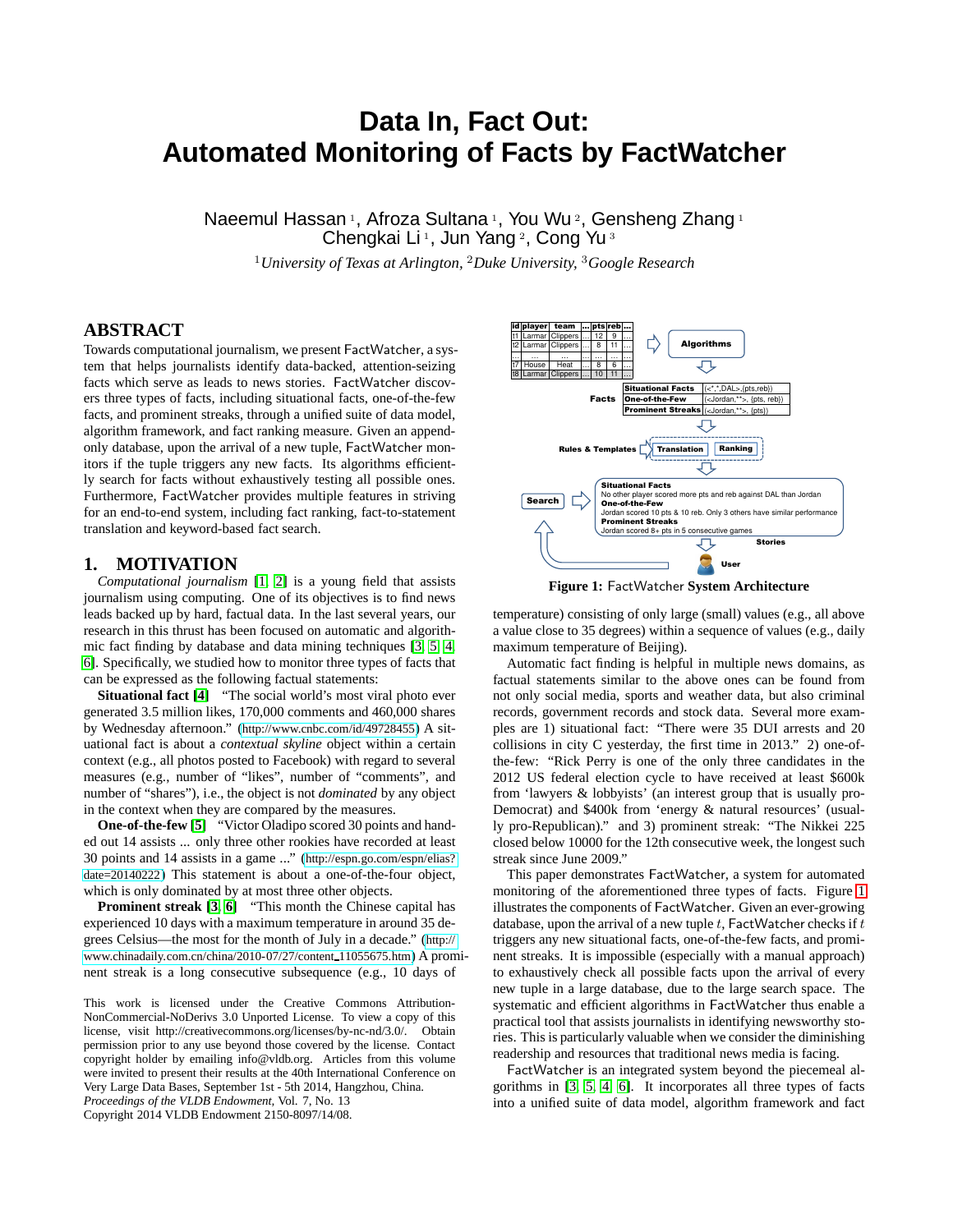| id      | player             | team            | opposition team | pts | ast | reb |
|---------|--------------------|-----------------|-----------------|-----|-----|-----|
| $t_{1}$ | Lamar Odom         | <b>Clippers</b> | Nets            | 12  | 9   | 13  |
| $t_2$   | Lamar Odom         | <b>Clippers</b> | Lakers          | 8   |     |     |
| $t_{3}$ | Lamar Odom         | <b>Clippers</b> | Lakers          | 9   | 9   |     |
| $t_4$   | <b>Eddie House</b> | Heat            | <b>Nets</b>     | 9   |     | 8   |
| $t_{5}$ | Lamar Odom         | Heat            | <b>Nets</b>     | 10  |     | 12  |
| $t_6$   | <b>Eddie House</b> | <b>Clippers</b> | <b>Nets</b>     | 10  |     | 10  |
| $_{t7}$ | <b>Eddie House</b> | Heat            | Wizards         | 8   | 6   | 9   |
| $t_{8}$ | Lamar Odom         | <b>Clippers</b> | Lakers          | 10  |     |     |

<span id="page-1-0"></span>**Table 1: A Data Table for the Running Example**

ranking measure. It enables monitoring one-of-the-few facts in all different subspaces of dimension and measure attributes, which was not considered in [\[5\]](#page-3-3). It also supports a novel measure for ranking all types of facts by the elapsed time since their last comparable facts were discovered. Furthermore, FactWatcher provides multiple features in striving for an end-to-end system. By using rules and templates, the discovered facts are translated into textual news leads and presented to users; it allows users to customize the system by choosing which attributes in the database to consider and which measures to employ in ranking facts; it also supports keyword-based search of facts.

#### <span id="page-1-1"></span>**2. CONCEPTS**

Consider an append-only table  $R(\mathcal{D};\mathcal{M})$ , where  $\mathcal{D} = \{d_1, \ldots, d_n\}$ is a set of *dimension attributes* and  $\mathcal{M} = \{m_1, \ldots, m_q\}$  is a set of *measure attributes*. A *constraint* C is a conjunctive expression of the form  $d_1=v_1\wedge \ldots \wedge d_n=v_n$  (also written as  $\langle v_1, v_2, \ldots, v_n \rangle$ ) for simplicity), where  $v_i \in dom(d_i) \cup \{*\}$  and  $dom(d_i)$  is the value domain of dimension attribute  $d_i$ . The set of all possible constraints is denoted C. Given a constraint  $C \in \mathcal{C}$ ,  $\sigma_C(R)$  is the relational algebra expression that chooses all tuples in  $R$  that satisfy  $C$ .

Given a *measure subspace*  $M\subseteq\mathcal{M}$  and two tuples  $t, t'\in R$ ,  $t$ *dominates* t' with respect to M, denoted by  $t \succ_M t'$  or  $t' \prec_M t$ , if t is not worse than  $t'$  on any measure attribute in M and t is better than  $t'$  on at least one measure attribute. Let  $\delta_M(R, t)$  denote the number of tuples in  $R$  that dominate  $t$  with regard to M. The k-skyband  $(k \geq 1)$  of R in M, denoted  $\lambda_M^k(R)$ , is the set of tuples in  $R$  dominated by fewer than  $k$  other tuples, i.e.,  $\lambda_M^k(R) = \{t \in R \mid \delta_M(R, t) < k\}.$  The 1-skyband  $(\lambda_M^1(R), \text{ or sim-}$ ply  $\lambda_M(R)$ ) is known as the *skyline* of R. Given a user-specified threshold  $\tau \geq 1$ , the *top-* $\tau$  *skyband* of R in M, denoted  $\tau_M(R)$ , is the  $\hat{k}$ -skyband where  $\hat{k}$ =max $\{k \mid \tau \geq |\lambda_M^k(R)|\}$ , i.e.,  $\hat{k}$  is the largest such integer that the  $\hat{k}$ -skyband has no more than  $\tau$  tuples. (For rigor, we say  $\lambda_M^0(R)=0.$ )

When a new tuple  $t$  is appended to  $R$ , FactWatcher discovers three types of interesting facts about  $t$ , as follows.

**Situational fact** FactWatcher finds  $S^t = \{(C, M) | C \in \mathcal{C}, M\}$  $\subseteq \mathcal{M}, t \in \lambda_M(\sigma_C(R))$ }—the set of constraint-measure pairs  $(C, M)$ such that t is in the corresponding *contextual skyline*, i.e., the skyline of those objects satisfying  $C$  with regard to  $M$ . Consider Table [1,](#page-1-0) where  $D = \{player, team, opposition team\}$  and  $M = \{pts,$ *ast, reb*. The last appended tuple  $t_8$  belongs to the contextual skylines for several constraint-measure pairs, including  $(\langle *, *, \textit{Lakers} \rangle,$ {*pts, ast*}) and ( $\langle Lamar Odom, Clippers, *, \{ast \}, \{ast \}$ ).

**One-of-the-few** FactWatcher discovers  $F^t = \{(C, M) | C \in \mathcal{C},$  $M \subset \mathcal{M}, t \in \tau_M(\sigma_C(R))$ }—the set of such constraint-measure pairs  $(C, M)$  that t is in the corresponding top- $\tau$  skyband. Consider Table [1](#page-1-0) again. For constraint-measure pair  $(\langle Lamar Odom, *, * \rangle,$ {*pts, reb*}), the skyline, 2-skyband and 3-skyband are  $\{t_1\}$ ,  $\{t_1, t_5\}$ and  $\{t_1, t_5, t_8\}$ , respectively. Hence,  $t_8$  belongs to the top-3 skyband but not the top-2 skyband of this constraint-measure pair.

**Prominent streak** Given a set of object identification attributes  $I\subseteq\mathcal{D}, \mathcal{G}=\{I\cup S\mid S\in 2^{\mathcal{D}-I}\}\$ defines all considered ways of group-ing tuples. In Table [1,](#page-1-0) if  $I = \{player\}$ , then  $G = \{\{player\}$ ,  $\{ player, \}$  *team*}, {*player, opposition team*}, {*player, team, opposition team*}}. Given grouping attributes  $G \in \mathcal{G}$ , the corresponding group-by and aggregation operation is denoted seq  $\gamma_G(R)$ . seq is an aggregate function that, for each distinct value  $g$  of  $G$  (i.e., a group), produces an *ordered sequence*  $P_g = t_{e_1} \ldots t_{e_u}$  consisting of all tuples in the group, i.e.,  $\forall 1 \leq i \leq u$ ,  $t_{e_i}[G]=g$ . The tuples are ordered by their unique timestamps— $\forall 1 \leq i < j \leq u$ ,  $t_{e_i}$  was inserted into R before  $t_{e_j}$ , i.e., the real-world event for  $t_{e_i}$  happened before that for  $t_{e_j}$ .

A *streak* s in a sequence  $P_g = t_{e_1} \dots t_{e_u}$  is any consecutive subsequence  $t_{e_l} \dots t_{e_r}$ . We use s.len to denote the length of s (i.e.,  $r-l+1$ ). We use s. $\vec{v}$  to denote the vector containing the minimal value in s on every measure attribute, i.e.,  $s.\vec{v} = (\min_{l \leq i \leq r} t_{e_i}[m_1],$  $\ldots$ ,  $\min_{l \leq i \leq r} t_{e_i}[m_q]$ , where  $\{m_1, ..., m_q\}$  forms the set of all measure attributes  $M$ . Given a set of streaks  $S$  and a measure subspace  $M \subseteq \mathcal{M}$ ,  $s \in S$  is *prominent* if s is not dominated by any other streak (i.e., s is a skyline streak in S), where the *dominance* relation is based on streaks' lengths and the projections of their minimal value vectors on M. Hence, we use  $\lambda_{\{len\} \cup M}(S)$  to denote the set of all prominent streaks in S with regard to M.

Upon arrival of the latest tuple t, FactWatcher discovers  $P<sup>t</sup>$  =  $\{(G,M) \mid G \in \mathcal{G}, M \subseteq \mathcal{M}, \exists s \in \lambda_{\{len\} \cup M}(S(P_{t[G]})) \text{ s.t. } s = \ldots t\},\$ where  $S(P_{t[G]})$  denotes the set of all streaks in sequence  $P_{t[G]}$ . In other words, with regard to  $G$  and  $M$ , the arrival of  $t$  establishes one or more new prominent streaks that end at  $t$ . Suppose the tuples in Table [1](#page-1-0) are ordered by their ids. Consider  $I = \{player\}$ , G={*player, team*} and group g for *player*=*Lamar Odom, team* = *Clippers*. Before arrival of  $t_8$ ,  $P_g$ = $t_1t_2t_3$  and thus  $S(P_g)$ =  $\{t_1, t_2, t_3, t_1t_2, t_2t_3, t_1t_2t_3\}$ . The prominent streaks with regard to  $M = \{pts, ast\}$  are  $\lambda_{\{len,pts, ast\}}(S(P_g)) = \{t_1, t_2, t_1t_2t_3\}$ . Note that steak  $s=t_1t_2$  (s.len=2, s. $\vec{v}=(8, 9)$ ) is not prominent because it is dominated by streak  $s' = t_1t_2t_3$  (s'.len=3,  $s'$ . $\vec{v} = (8, 9)$ ). Upon arrival of  $t_8$ ,  $P_g = t_1t_2t_3t_8$ , and the prominent streaks  $\lambda_{\{len,pts, ast\}}$  $(S(P<sub>g</sub>))$  become  $\{t_1, t_8, t_1t_2t_3t_8\}$ . There are more than one new prominent streaks ending at  $t_8$ , corresponding to facts related to  $t_8$ .

### <span id="page-1-2"></span>**3. USER INTERFACE**

Figure [2](#page-2-0) shows FactWatcher's customized GUI for NBA (National Basketball Association) data, where new tuples—players' statistics in individual games—come into the database when a game is over. The GUI's structure is dataset-agnostic as long as the data table is modeled by  $R(D;M)$  as given in Section [2.](#page-1-1) For instance, for data analytics of a social network service, suppose the dimension attributes are D={*user age, user city, post type, timestamp*} and the measure attributes are M={*number of likes, number of comments, number of shares*}. FactWatcher finds facts such as "no one in Dallas has posted a photo that gets as many likes, comments and shares." The GUI consists of four areas, as follows.

**1. Stories** This area shows a ranked list of textual news leads (stories) translated from facts that have ever been discovered and are still valid. It also allows users search for translated stories by keywords. The translation is guided by a set of templates and rules. For example, if  $t_8$  in Table [1](#page-1-0) triggers a situational fact with regard to constraint-measure pair ( $\langle *, Clippers, Lakers \rangle, \{pts, ast, reb \}$ ), the story is "Lamar Odom had 10 points, 11 assists and 11 rebounds to become the first Clippers player with a 10/11/11 (points/ assists/ rebounds) game against the Lakers."

If a story is clicked, FactWatcher shows below it more stories for the same constraint-measure pair  $(C, M)$  or grouping-measure pair  $(G, M)$ , as illustrated in Figure [2.](#page-2-0) It also presents bar charts to compare the stories by their values on M.

**2. Ranking** FactWatcher allows users to choose from several ways of ranking facts and their corresponding stories.

*Recentness* This default option simply orders facts by their triggering tuples' timestamps.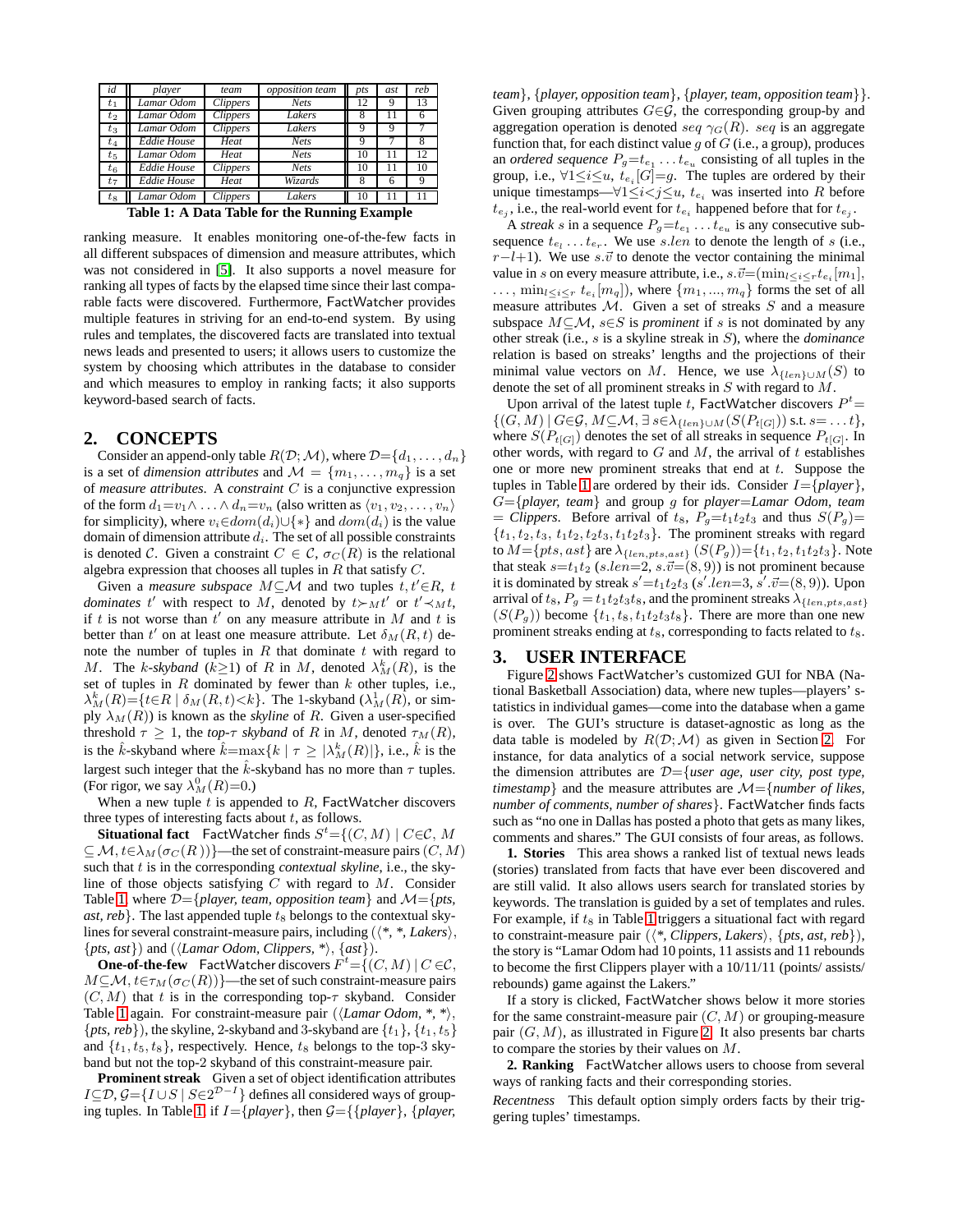

<span id="page-2-0"></span>**Figure 2:** FactWatcher **User Interface**

*Popularity* This option ranks facts by the frequencies of facts appearing in search results within the last  $x$  months, where  $x$  can be controlled using a slidebar.

*Interestingness* This option ranks facts by the elapsed time since their last comparable facts were discovered. Suppose tuple  $t$  triggers a new situational fact  $f_1$  with regard to constraint-measure pair  $(C, M)$  and a new prominent streak  $f_2$  with regard to groupingmeasure pair  $(G, M)$ . The interestingness of  $f_1$   $(f_2)$  is the elapsed time since the last fact was discovered in  $(C, M)$   $((G, M))$ . The longer the elapsed time is, the more interesting a fact is, since a long elapsed time indicates the fact does not come by easily.

**3. Exploration** This area presents a faceted interface for exploring the stories. Each facet corresponds to a dimension or measure attribute. Under the facet for a dimension attribute, the attribute values are associated with and ordered by numbers, which indicate how many facts involve the values. For instance, Figure [2](#page-2-0) shows that there are 31 facts for such  $(C, M)$  that the constraint C has a conjunct *player*=*Lamar Odom*. FactWatcher places a checkbox beside each attribute value. A user can select/unselect the checkboxes across multiple facets. The selected values within one facet correspond to a disjunctive condition, and the disjuncts from different facets form a conjunctive condition. They together correspond to multiple constraints. Each fact (story) displayed in the "stories" area must satisfy one such constraint.

Beside the facet for a measure attribute, FactWatcher presents a slidebar and a button. A user can click the button to enable or disable a measure attribute. Accordingly the "stories" area displays such stories whose corresponding measure subspaces M only involve one or more enabled measure attributes. The user can also use the slidebar to set the minimum and maximum desired values on an enabled attribute  $m_i$ . Accordingly the displayed facts (stories) must have values on  $m_i$  within the range.

**4. Analytics** This area visualizes statistics on facts related to objects selected by a user. The "stories" area highlights the objects (values on object identification attributes) in stories, e.g., *Allen Iverson, Lamar Odom*, etc. in Figure [2.](#page-2-0) When a user clicks on an object, it is added to the object list in the middle of the "analytics" area. The user can remove an object by clicking the crossmark beside it. The top part of the "analytics" area is a line chart, which shows one line per selected object that represents the number of facts (among the displayed facts in the "stories" area) triggered by the object over each time period. When the user hovers the mouse on a data point, a pop-up box shows, for each measure attribute, the number of facts whose measure subspaces contain the measure attribute. The bottom part of this area is a radar chart, which shows one polygon per selected object that represents how many facts triggered by the object are related to each measure attribute.

## **4. ALGORITHMS**

#### **Situational fact**

In finding situational facts upon the arrival of a new tuple  $t$ , a brute-force approach would compare  $t$  with all existing tuples to determine whether  $t$  is dominated, repeatedly for each constraint  $C$ satisfied by  $t$  in each measure subspace  $M$ . This approach is clearly exhaustive due to comparison with every tuple, for every constraint, and in every measure subspace. The algorithms in FactWatcher respond to these inefficiencies by the following ideas.

*Tuple reduction* Instead of comparing t with every previous tuple, it is sufficient to only compare with current skyline tuples. This is based on the simple property that, if any tuple dominates  $t$ , there must exist a skyline tuple that also dominates  $t$ . For example, in Table [1,](#page-1-0) if the context is the whole table (i.e., no constraint) and the measure subspace  $M = \{pts, reb\}$ , the contextual skyline has one tuple— $t_1$ . When the new tuple  $t_8$  comes, with regard to the same constraint-measure pair, it suffices to compare  $t_8$  with  $t_1$  only. *Constraint pruning* If new tuple  $t$  is dominated by another tuple  $t'$ in a measure subspace  $M$ , then  $t$  does not belong to the contextual skyline of  $(C, M)$  for any constraint C satisfied by both t and t'. For example, since  $t_8$  is dominated by  $t_1$  in the full measure space  $M$ , it is not in the contextual skylines of ( $\langle Lamar Odom, Clippers, * \rangle$ , {M}), (h*Lamar Odom, \*, \**i, {M}), (h*\*, Clippers, \**i, {M}), and  $(\langle*,*,*,*\rangle, \{\mathcal{M}\})$ . Based on this, FactWatcher examines the constraints satisfied by  $t$  in a certain order, and comparisons of  $t$  with skyline tuples associated with already examined constraints are used to prune remaining constraints.

*Sharing computation across measure subspaces* FactWatcher considers the full measure space  $M$  first and prunes various constraints